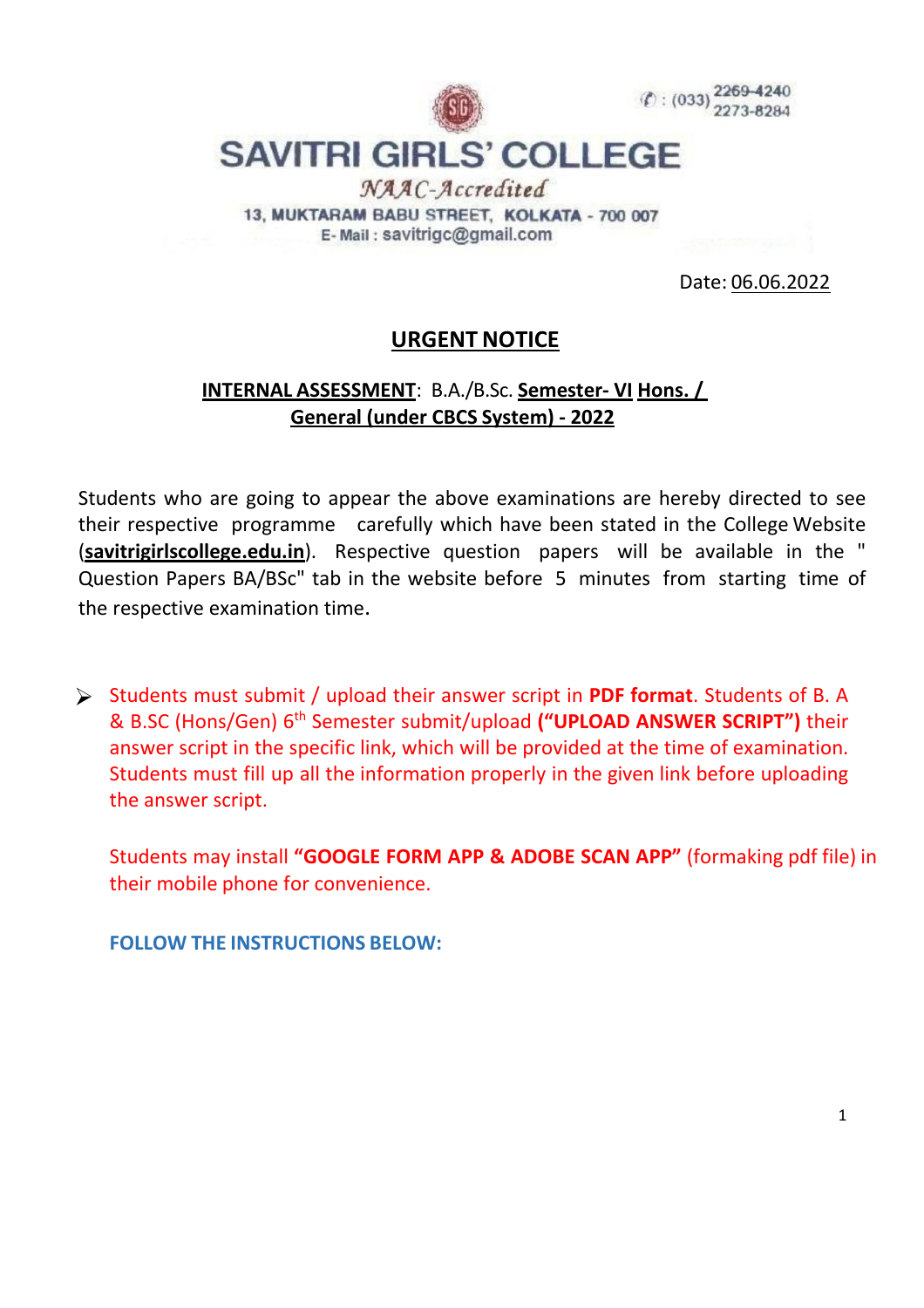#### **Instructions for Examinees**

*The students are required to strictly adhere to the following instruction*s:

- 1 Use **A4 size** paper for giving the examination.
- 2 Use **Black ball point pen** for giving the examination.
	- **\*\*Write the following on the top of the first sheet:** 
		- A. Stream:
		- B. Semester:
		- C. Registration Number:
		- D. CU Roll No :
		- E. College Roll No.
		- F. Name of the Paper:
		- G.Date of the examination:
- 3 Put page number on the top right of each page (including the first page).
- 4 Only one side of the paper should be used for examination.
- 5 Put your signature with date, CU registration number at the bottom right of every page used.
- 6 Before sending your answer scripts, arrange the pages sequentially. Scan them in the order of page number and convert them into a **single pdf. file**.
- **7** Pdf. file name should be your **paper name and CU Registration Number.**
- 8 Preserve your answer scripts in soft as well as hard-copy form of all the papers of your examination.
- **For any further quarries please Contact:**
- Moumita Naskar: **9836403079**
- Moumita Dutta: **9123736251**
- •

**How to upload or submit answer script via Google Form: See the instructions below-**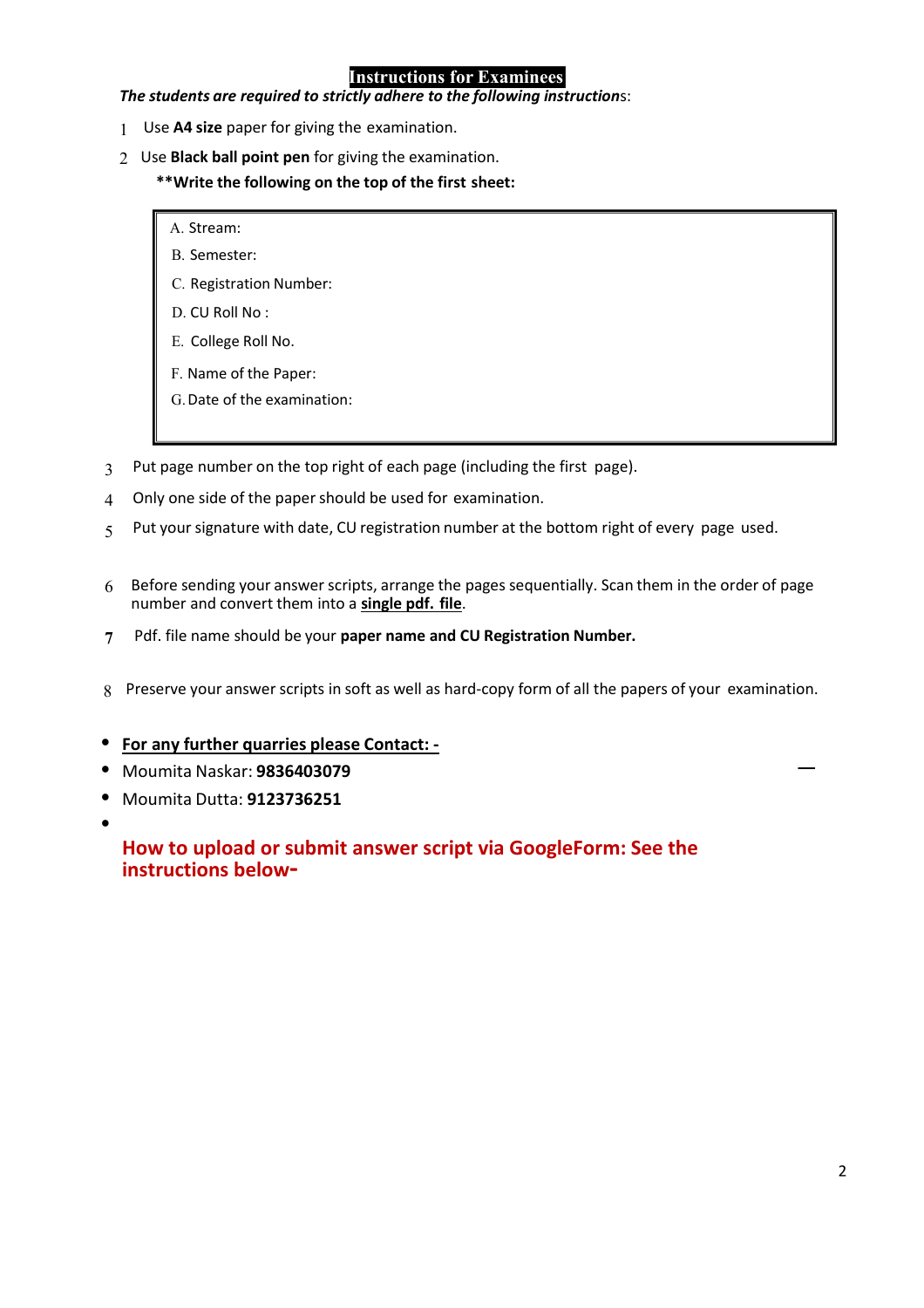How to upload your answer script via google form?

**1.** Open your college website to download question paper. **savitrigirlscollege.edu.in** 



2. Click on desire section. Like, **"Question Paper BA/BSC"** or **"Question Paper BCOM".** Download question paper

**QUESTION PAPERS-BA/BSC** 

|                       | $15 - 01 - 2022$ |                   |                                  |                                       |
|-----------------------|------------------|-------------------|----------------------------------|---------------------------------------|
|                       | <b>TIME</b>      | <b>SEM</b>        | <b>QUESTION</b><br><b>PAPERS</b> | <b>UPLOAD</b><br><b>ANSWER SCRIPT</b> |
|                       | 10 AM TO IPM     | 3RD               | CC5(HONS)                        | <b>CLICK HERE</b>                     |
| <b>CLICK HERE FOR</b> | 10 AM TO I PM    | 5TH               | $LCCI(2)$ ENGC<br>(GEN)          | <b>CLICK HERE</b>                     |
| <b>DOWNLOAD</b>       | 10 AM TO         | PART <sub>1</sub> | <b>PAPER</b>                     | <b>CLICK HERE</b>                     |
| <b>QUESTION</b>       | AM TO 2 PM       | PART <sub>2</sub> | <b>PAPER III</b>                 | <b>CLICK HERE</b>                     |
| <b>PAPFR</b>          | 2 PM TO 5 PM     | 5TH               | CCII(HONS)                       | <b>CLICK HERE</b>                     |
|                       | 2 PM TO 5PM      | 5TH               | $SEC - A$                        | <b>CLICK HERE</b>                     |

- 3. For submitting your answer script via Google Form, you need to scan your answer script and convert it in PDF format, file name of your answer script must be start with your subject name and then write your CU Registration Number. (example HINA132-1211-1111-21). For this you may use "Adobe Scan" app in your mobile phone via play store.
- 4. To submit/upload your answer script, then click on :

### **QUESTION PAPERS-BA/BSC**



5. After clicking their you can see this. Example

## 15-01-2022 10 AM B.A./B.SC. CU ANSWER SCRIPT SUBMISSION FOR **SAVITRI GIRLS'COLLEGE**

- 6. Here you must fill up all the fields in capital letter except email address
- 7. Enter your own email address.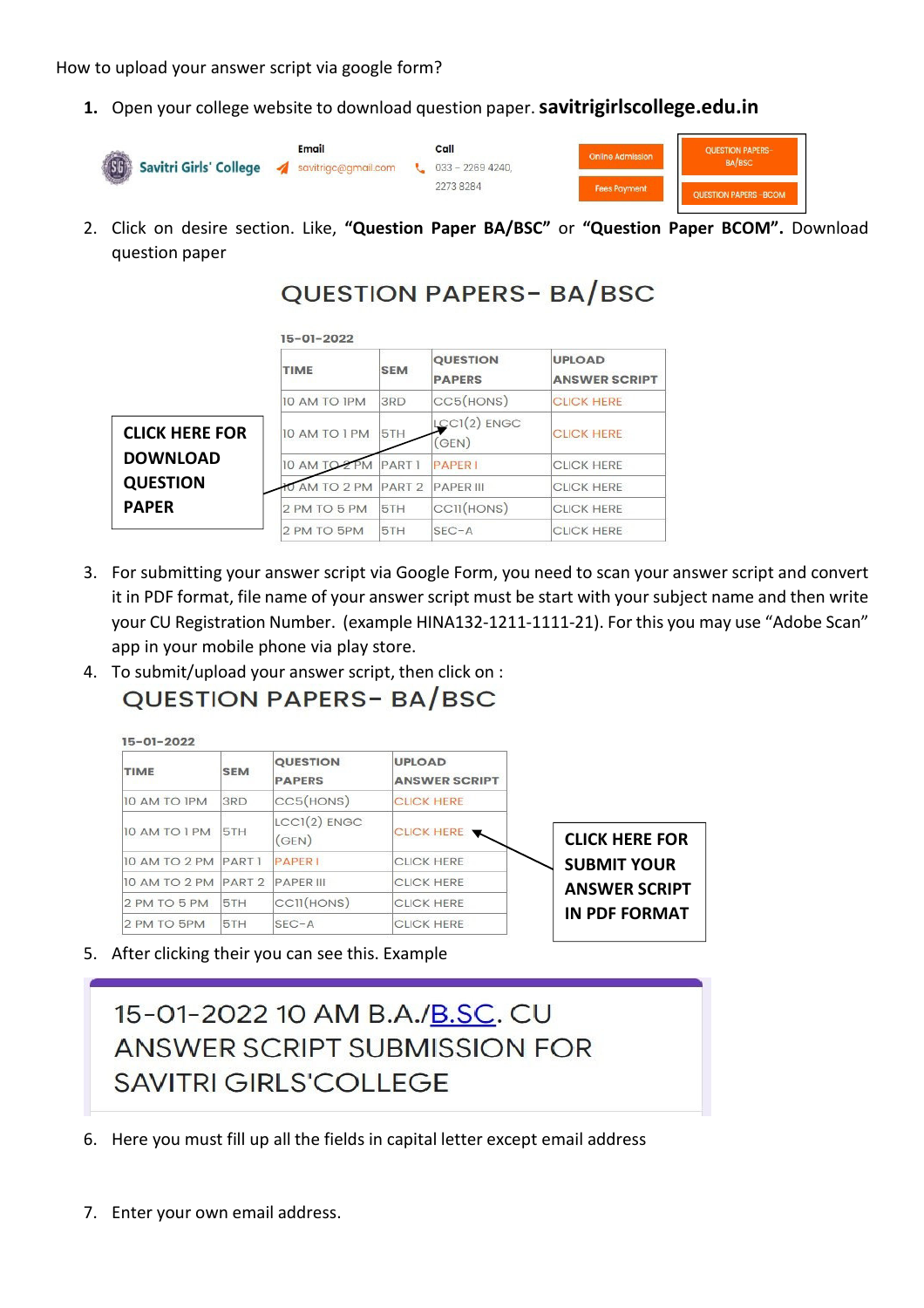| IN BRITISH ENGINEERING IN A REPORT OF SAY CONTINUES. | Email * |  |  |
|------------------------------------------------------|---------|--|--|
|                                                      |         |  |  |

8. Enter your name in capital letter.

|  | NAME <sup>*</sup><br>. |  |  |
|--|------------------------|--|--|
|  |                        |  |  |
|  |                        |  |  |

9. Enter your mobile number.

WHATSAPP/CONTACT CONTACT NUMBER \*

10. Enter your CU Registration Number. As written in your CU Registration Number. example

YOUR CU REGISTRATION NUMBER \*

132-1211-1111-21

11. Choose your subject from the list and then Click on "Next" button. example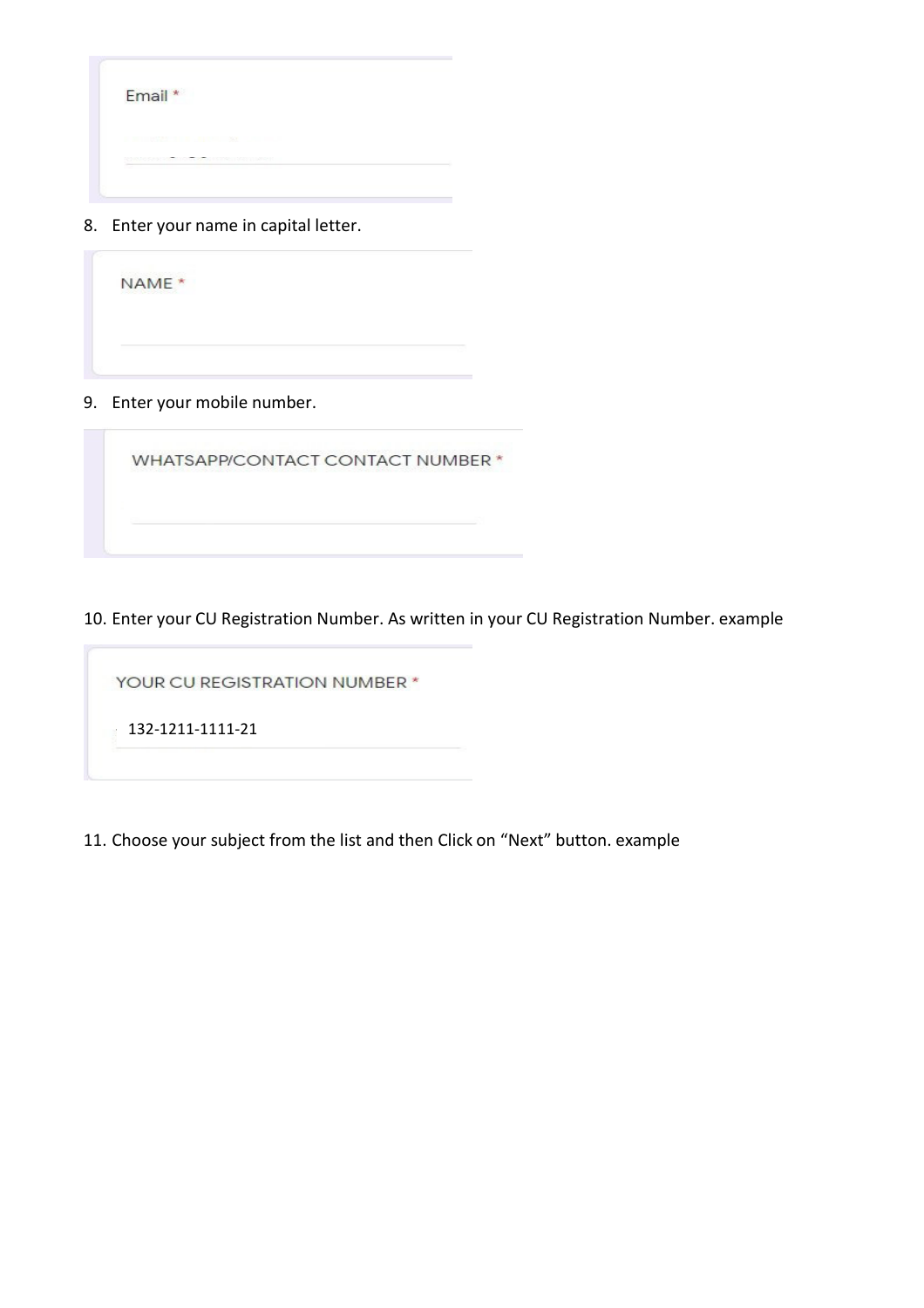| CHOOSE YOUR SUBJECT FROM THE LIST *    |
|----------------------------------------|
| $\bullet$<br><b>EDUCATION HONS</b>     |
| <b>HISTORY HONS</b><br>$\bigcirc$<br>g |
| ◯<br><b>ENGLISH HONS</b>               |
| ã                                      |
| ã                                      |
| ã                                      |
| ã                                      |
| ã                                      |
| ä                                      |
| ã                                      |
| 持                                      |
| ä                                      |
| ã                                      |
|                                        |
| Next                                   |

12. Then you have to prepare to upload CU answer script in PDF format. Click on "Add file" to upload

| SUBMIT YOUR CU ANSWER SCRIPT IN PDF FORMAT *<br><b>1</b> Add file<br>A copy of your responses will be emailed to the address you provided.<br><b>Submit</b><br>Back<br>JAVIIKI JIKI JI JI I LUT<br>Insert file<br>$\times$<br>Previously selected<br>Upload<br>My Drive<br>× | <b>EDUCATION HONS</b>                      |            |
|------------------------------------------------------------------------------------------------------------------------------------------------------------------------------------------------------------------------------------------------------------------------------|--------------------------------------------|------------|
|                                                                                                                                                                                                                                                                              |                                            |            |
|                                                                                                                                                                                                                                                                              |                                            |            |
|                                                                                                                                                                                                                                                                              |                                            |            |
|                                                                                                                                                                                                                                                                              |                                            | Clear form |
|                                                                                                                                                                                                                                                                              |                                            |            |
|                                                                                                                                                                                                                                                                              |                                            |            |
|                                                                                                                                                                                                                                                                              |                                            |            |
|                                                                                                                                                                                                                                                                              | Add more files                             |            |
|                                                                                                                                                                                                                                                                              |                                            |            |
|                                                                                                                                                                                                                                                                              |                                            |            |
|                                                                                                                                                                                                                                                                              | BA, BSC 5TH SEM merge_compressed.pdf 5.47M |            |
|                                                                                                                                                                                                                                                                              |                                            |            |
|                                                                                                                                                                                                                                                                              |                                            |            |